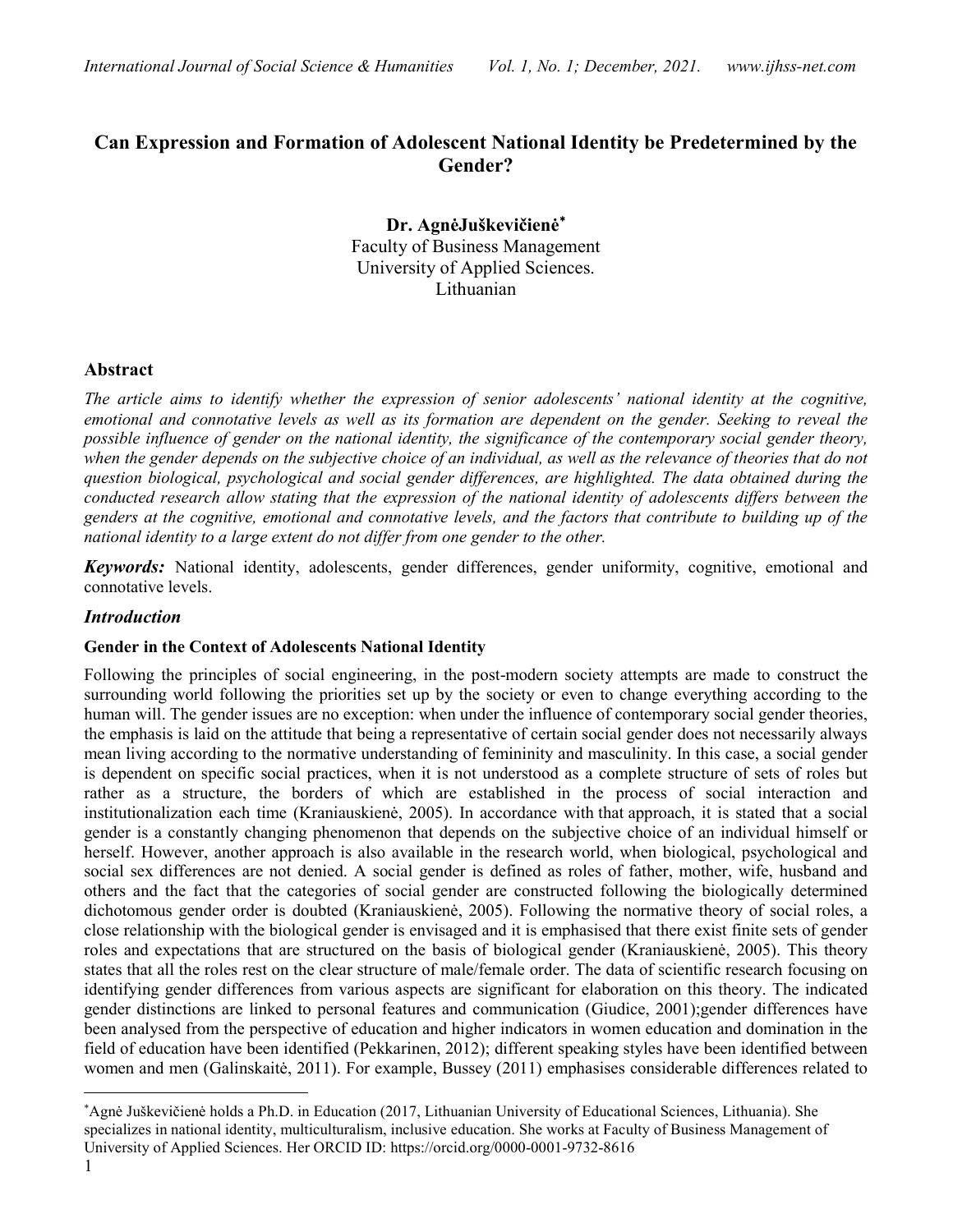a socio-economic status, ethnicity and educational background. Numerous research studies state that the differences between male and female brain structure and function also have huge implications for educational theories (Zaidi, 2010). These differences are grounded on neuroscientific research, when brain investigation is inseparable from research on the hippocampus, which is considered to be a major component of brain that is responsible for learning, memory and emotion. The hippocampus predetermines gender differences and spatial abilities (Buzsáki, Moser, 2013). This means that on the average better verbal skills and faster perception are characteristic of women, whereas spatial abilities are better developed among men (Choleris, Galea, Sohrabji, Frick, 2018; Yagi, Galea, 2019). Human brain consists of the cerebral mantle with a 2-4 mm layer of grey matter and of main white matter. Female brain employs white matter ten times as often as men, whereas the latter use their grey matter 7 times as frequent as women do. This indicated difference in the system of information processing in brains provides the explanation, why girls tend to change assignments faster that boys. Due to the differences in grey matter, it is possible to explain why adult women are good at multi-tasking and why adult men can better concentrate on the projects, which require particular attention (Uddin, 2019).

Analysing the issues related to the identity and gender, Erikson(1993, 1994) already mentioned gender-specific differences in building up an identity. Research on the national identity, as an expression of identification with own nation while ensuring continuity of national community, establishing the meaning of the self in own nation, conveying the features of mother tongue, national history and culture, are of significance seeking to identify the role of gender in identifying with a specific nation. While studying gender issues, Butler (1990) emphasised that the gender identity does not exist separately from gender expression. The identity consists of gender expression itself, which, in its turn, is a result of identity. Following this idea, it can be stated that analysis of gender expression allows disclosing the present and absent gender differences.

Thus, the following problem-based question is raised in this article analysing the gender-specific identification with own nation: what is the role of gender revealing the expression and formation of adolescent national identity?

The goal of the article is to disclose gender-specific expression and formation of adolescent national identity.

### The Research Methodology: Empirical Findings Related to Gender Dimension of Adolescents' National Identity Expression

The quantitative research. Seeking to reveal the socio-educational factors that contribute to building the adolescents' national identity, it was firstly important to conduct research on the expression of adolescents' national identity. The questionnaire consisting of open-ended and closed-ended questions was devised as an instrument for the research. The expression of national identity was observed at three (cognitive, emotional and connotative (behavioural)) levels (Phinney, 1993; Barret, 2000; Deaux, 2001; Robinson, 2011).

| Cognitive level        | Knowledge of the national factors expressing the mother tongue, ethnic culture |  |  |
|------------------------|--------------------------------------------------------------------------------|--|--|
|                        | and history of Lithuania and other factors in the past and present contexts.   |  |  |
| Emotional - evaluative | Emotional-evaluative relationship with the mother tongue, ethnic culture and   |  |  |
| level                  | history of Lithuania.                                                          |  |  |
| Connotative level      | Involvement in the nurturance of Lithuanianness.                               |  |  |

Later, applying the exploratory factor analysis, which is linked to analysing a closed homogenous complex of primary properties and revelation of its internal structure, attempts were made to group factors that comprise the national identity according to their interrelation. Applying the Student's t criterion, single-and multi-factor ANOVA, the obtained factors were linked with independent variables (in this case - gender) revealing the importance of gender as the factor to formation of adolescents' national identity. The data were also processed applying Pearson χ2 Chi square criterion.

The sample of the research is reliable because it was calculated on the basis of the data of school learners attending general education schools with Lithuanian as the language of instruction in Lithuania, which was obtained from the Statistics Department of Lithuania. The sample included 395 9th formers and 395 10th formers.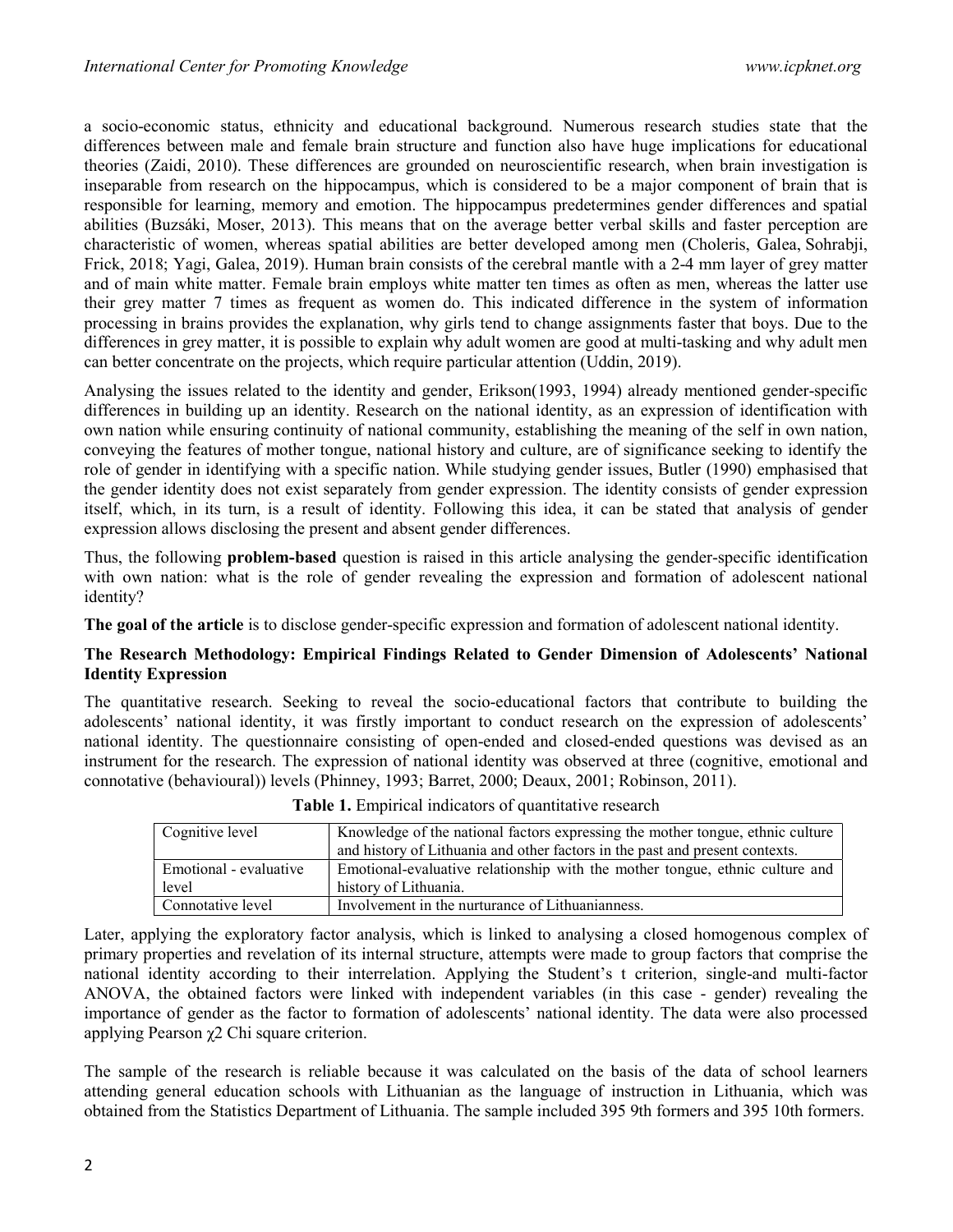The representativeness of the sample was also ensured. The respondents residing in Lithuania were selected using the probability cluster (area) sampling for the quantitative research, when the total population was split into clusters (areas) and the sample was selected by simple random sampling including the elements of all the selected clusters (areas) (Creswell, 2014). 10 clusters (districts of Lithuania) were distinguished, which comprised 16 general education schools of Lithuania (10 city schools and 6 rural schools).

## The empirical part.

In order to answer the question in what ways national identity is expressed depending on gender, the Student's ttest was used, which confirmed the importance of gender for the expression and formation of national identity.

| Student'st-test                           |            |             |                 |             |  |  |
|-------------------------------------------|------------|-------------|-----------------|-------------|--|--|
|                                           | Gender     |             |                 |             |  |  |
| Factors                                   | Mean value |             | Mean difference | $p - level$ |  |  |
|                                           | Girls      | <b>Boys</b> |                 |             |  |  |
| National activity                         | 1.9124     | 2.0016      | $-0.89233$      | 0.006       |  |  |
| Knowledge about the culture of the nation | 1.7331     | 2.1061      | $-0.37310$      | 0.000       |  |  |
| Cultural and historical memory            | 1.7302     | 1.8100      | $-0.07975$      | 0.011       |  |  |
| Use of the native tongue                  | 1.3504     | 1.4780      | $-0.12758$      | 0.000       |  |  |
| Religiosity                               | 2.0422     | 2.1365      | $-0.09431$      | 0.016       |  |  |
| National loyalty                          | 1.3332     | 1.4363      | $-0.10315$      | 0.000       |  |  |
| Sport                                     | 1.5389     | 1.3616      | $-0.17729$      | 0.000       |  |  |
| Openness to the world                     | 1.5300     | 1.9065      | $-0.037648$     | 0.000       |  |  |

Table 2. The Expression of Adolescents' National Identity According to Gender

– the difference is statistically significant, when  $p < 0.05$ .

‒ the mean value is closer to one. Note. The lower the mean value (closer to one), the more favourable evaluation it got, which shows the stronger national identity.

The table 2 shows that there is a statistically significant difference between gender and the singled out factors that make up the national identity. It turned out that the girls' national identity was stronger, because for many factors their mean values were lower than boys'. Thus, girls had better knowledge about the culture of the nation because the statistically significant difference ( $p = 0.000$ ) was established, and the mean differences between girls and boys were highest (-0.3710).

The knowledge about the culture of the nation was further elaborated by the application of the Pearson's chisquared test. For example, totally statistically significant difference was observed in the evaluation of the knowledge about ethnic culture: ethnographic regions of Lithuania ( $\gamma$ 2 = 15.796, p <0.0001), for which 70.5 per cent of girls got good evaluation and 56.7 per cent of boys. There was obtained totally statistically significant difference between gender and knowledge about historical personalities: Lithuanian dukes ( $\gamma$ 2 = 35.139, p  $\leq 0.0001$ ) and folklore ( $\gamma$ 2 = 50.547, p $\leq 0.0001$ ).

Girls were also more likely to be involved in national activities ( $p = 0.006$ ). The application of the Pearson chi squared test allowed to determine that girls (32.9 per cent) more frequently contributed to the fostering of ethnic culture (through the participation in national events) at school than boys (20.9 per cent) ( $\chi$ 2 = 31.054, p <0.0001). Also, girls (30.1 per cent) were more likely to attend performances of Lithuanian artists (composers, actors, singers, etc.) ( $\chi$ 2 = 20.134, p <0.0001). Girls (82.0 per cent) were more likely than boys (66.7 per cent) to attend traditional celebrations ( $\chi$ 2 = 28.193, p <0.0001).

Student's t-test highlighted that girls also had a stronger relationship with the cultural and historical memory of the nation. It was further confirmed by the Pearson's chi-squared test when statistically significant differences were found between gender and the sensations evoked by folklore, because girls (40.6 per cent) indicated that they were more likely to derive pleasurable experience than boys (22.2 per cent) ( $\gamma$ 2 = 33.457, p <0.0001). The same applied to the pleasurable experience derived from prominent personalities (singers, artists, etc.) ( $\chi$ 2 = 45.797,  $p \le 0.0001$ ).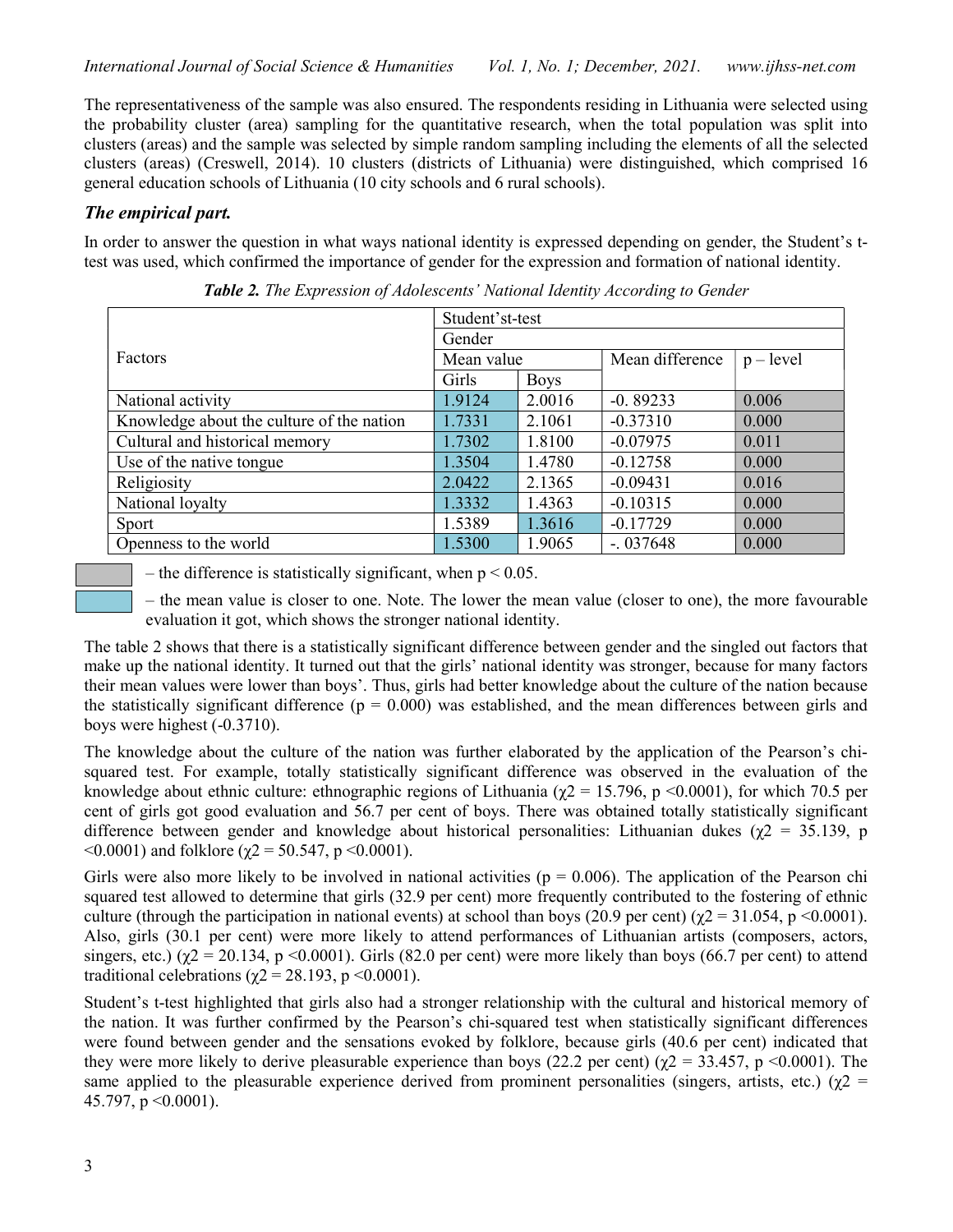Other factors became evident as well, i.e. the use of the native tongue ( $P = 0.000$ ), religiosity ( $p = 0.016$ ), national loyalty ( $p = 0.000$ ), openness to the world ( $p = 0.000$ ), which were better expressed in girls than in boys.

However, the 'Sport' factor was more typical of boys, because a statistically significant difference ( $p = 0.000$ ) was found and the mean value was closer to one for boys. Pearson's chi square test revealed that the experience of observing or taking part in sports competitions was also statistically significant with respect to gender, but this time boys (73.2%) indicated that they were more likely to derive a highly pleasurable experience than girls (58.8% ( $X2 = 17,710$ , p <0.0001). Also, a higher percentage (66.2 per cent) of boys than girls (55.7 percent) were more likely to watch sports competitions of Lithuanian teams ( $\chi$ 2 = 10.192, p <0.006).

One more research question was raised – what has the most significant influence on the formation of national identity, depending on gender?

For this purpose regression analysis was applied. For the analysis of the female regression model the value of the determination coefficient  $\mathbb{R}^2$  (R Square) was 0.489 and the adjusted R Square was 0.481, while for the male regression model the R<sup>2</sup> value was 0.444 and R = 0.433. Thus, the coefficient of determination R<sup>2</sup> was greater than 0.25, so the regression analysis regarding gender was justified. In the female regression model, the Durbin-Watson criterion (d) was equal to 1.978 and in the male – 1.925, which are considered appropriate because they are close to 2. Also, the ANOVA p value in both cases was 0.000, which indicated that the models were statistically significant.

In analyzing what other factors had the greatest influence on the national loyalty of girls, in particular, the regression equation should be written down:

National loyalty = -0.068 + 0.176 \* National activity + 0.035 \* Knowledge about culture of the nation + 0.273 \* Cultural and historical memory + 0.164  $*$  Use of the native tongue + 0.093  $*$  Religiosity + 0.050  $*$  Sport + 0.027 \* Openness to the world.

The regression model of boys could be visualized using the following formula: National loyalty =  $0.036 + 0.382$ \* National activity + 0.088 \* Knowledge about culture of the nation + 0.117 \* Cultural and historical memory + 0.173  $*$  Use of the native tongue  $+$  0.005  $*$  Religiosity  $+$  0.089  $*$  Sport  $+$  -0.080  $*$  Openness to the world.

Table 3. Regression Analysis of the most significant influence on the formation of national identity depending on gender

| <b>Coefficients</b> |                                             |                                  |                |                                            |          |         |  |
|---------------------|---------------------------------------------|----------------------------------|----------------|--------------------------------------------|----------|---------|--|
| Gender              | Model                                       | Non-standardized<br>coefficients |                | Standardized<br>$\ddagger$<br>coefficeints |          | P value |  |
|                     |                                             | B                                | Standard error | Beta                                       |          |         |  |
| Girl                | Predicted variable                          | $-.068$                          | ,078           |                                            | $-0.866$ | ,387    |  |
|                     | National activity                           | ,176                             | ,041           | ,212                                       | 4,328    | ,000    |  |
|                     | Knowledge about<br>culture of the<br>nation | ,035                             | ,027           | ,047                                       | 1,296    | ,196    |  |
|                     | Cultural, historical<br>memory              | ,273                             | ,043           | ,316                                       | 6,410    | ,000    |  |
|                     | Use of the native<br>tongue                 | ,164                             | ,042           | ,159                                       | 3,931    | ,000    |  |
|                     | Religiosity                                 | ,093                             | ,027           | ,139                                       | 3,497    | ,001    |  |
|                     | Sport                                       | ,050                             | ,024           | ,076                                       | 2,046    | ,041    |  |
|                     | Openess to the<br>world                     | ,027                             | ,029           | ,035                                       | ,921     | ,357    |  |
| Boy                 | Predicted variable                          | ,036                             | ,100           |                                            | ,359     | ,720    |  |
|                     | National activity                           | ,382                             | ,046           | ,435                                       | 8,319    | ,000    |  |
|                     | Knowledge about<br>culture of the           | ,088                             | ,031           | ,119                                       | 2,845    | ,005    |  |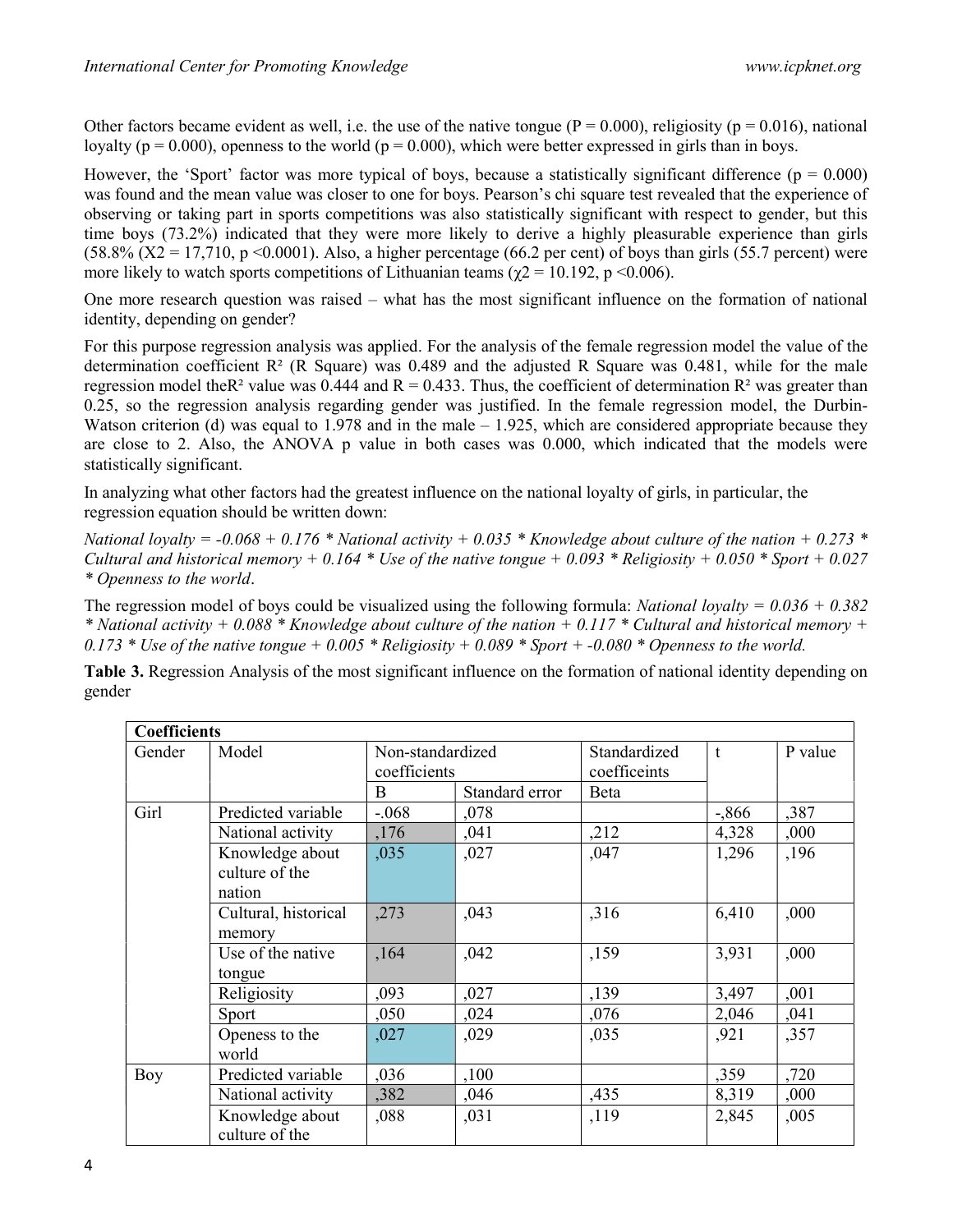| nation               |         |      |        |          |      |
|----------------------|---------|------|--------|----------|------|
| Cultural, historical | ,117    | ,048 | ,132   | 2,456    | ,015 |
| memory               |         |      |        |          |      |
| Use of the native    | ,173    | ,044 | ,180   | 3,921    | ,000 |
| tongue               |         |      |        |          |      |
| Religiosity          | ,005    | ,035 | ,007   | ,143     | ,886 |
| Sport                | ,089    | ,035 | ,107   | 2,516    | ,012 |
| Openess to the       | $-.080$ | ,031 | $-109$ | $-2,532$ | ,012 |
| world                |         |      |        |          |      |

- the most influential factor.

- the least influential factor.

Thus, the regression analysis suggests that the national loyalty of girls was mostly influenced by the connection with the cultural, historical memory, national activity and the use of the native language. The least influential were openness to the world and knowledge of the national culture.

The research data showed that national activity of boys was the most important for their national loyalty. There should also be mentioned the use of the native tongue and the connection with cultural and historical memory. The weakest influence was exerted by religiosity and openness to the world, which showed a negative connection, which means that the stronger expression of national loyalty and commitment to the nation denoted the weaker openness to the world (the reverse interpretation is also possible). It is obvious that the same most influential factors dominate for both genders, but in the case of boys, national activities were highly important.

It should be emphasized that knowledge about the culture of the nation in both cases was of little significance, having only weak influence on national loyalty.

### **Discussion**

The obtained research data allowed establishing a different gender-specific expression of national identity. The expression of national identity among girls is stronger in terms of many parameters (at cognitive, emotional and connotative levels), except for sport-related experiences and sports activity. The data on the latter parameters reveal male domination, when sports activity is seen as a means of expressing national identity among boys.

However, the same factors predetermine building up of national identity regardless of gender. It is obvious that the national identity of both adolescent girls and boys is mostly preconditioned by national loyalty, national activity, knowledge of national culture, the past of the nation and Lithuanian surrounding. However, the conducted regression analysis highlighted a number of differences. For example, the national identity of adolescent girls is strongest influenced by the link with the nation's past, then by the national activities and national surrounding, whereas openness to the world and knowledge of the national culture have the weakest impact. The national loyalty of adolescent boys is mainly affected by national activity, the national surrounding and the link with the nation's past. The weakest correlation is observed with religiousness and openness to the world, which shows a negative relationship: the stronger the national loyalty and commitment, the weaker the openness to the world. It is an obvious fact that the same most influential factors prevail among representatives of both genders: only in the case of boys the influence of national activities is much stronger expressed, whereas among the girls the strong link with the nation's past prevails. It should be mentioned that knowledge of national culture has little significance to adolescents' national loyalty.

# References

- Barrett, M. 2000. "The Development of National Identity in Childhood and Adolescence."Inaugural lecture presented at the University of Surrey. P.1-45. Available at: http://epubs.surrey.ac.uk/1642/1/00\_Inaugural\_lecture.pdf
- Bussey, K. 2011. "Gender identity development". InHandbook of identity theory and research edited by S.J. Schwartz, K. Luyckx andV. L.Vignoles, 603-628. Springer. Doi: 10.1007/978-1-4419-7988-9\_25
- Butler, J. 1990. Gender Trouble. Feminism and the Subversion of Identity.London: Routledge. Available at: http://lauragonzalez.com/TC/BUTLER\_gender\_trouble.pdf